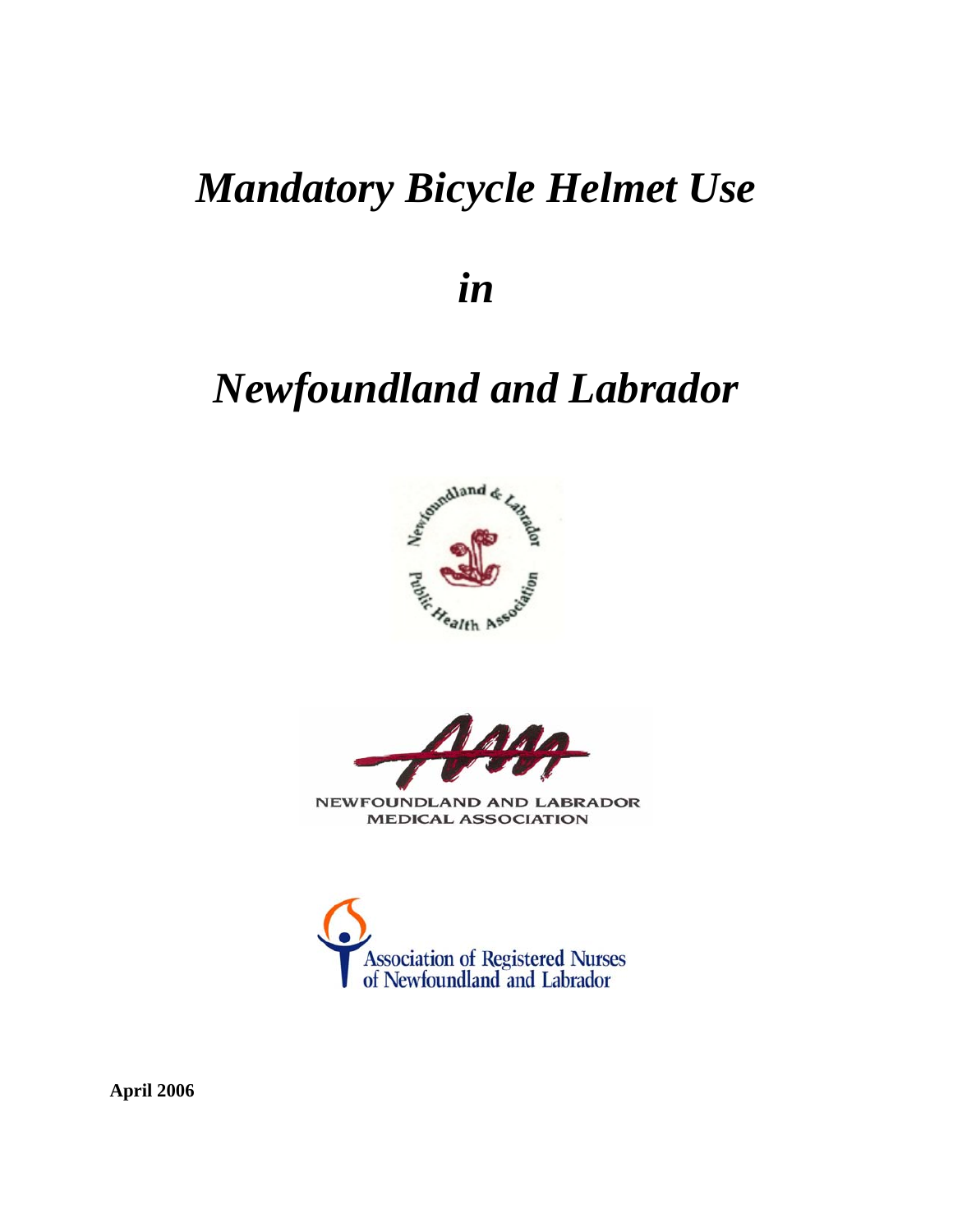#### **Introduction**

In June 2005, the Canadian Pediatric Society (CPS) released its national benchmarking report: *Are We Doing Enough? A Status Report on Canadian public policy and child and youth health***.** As part of its review of public policy in three key areas – disease prevention, health promotion and injury prevention – the Society noted the immediate need for intervention in the form of bicycle helmet legislation.

Some key statistics:

- Bicycle injuries are the third-leading cause of injury for children between the ages of 10 and 14 years old. $<sup>1</sup>$ </sup>
- Each year, about 875 children between 5 and 19 years old suffer a head injury while cycling. $<sup>1</sup>$ </sup>
- Cycling, snowmobiling and all terrain vehicle (ATV)-related injuries were the three most common causes of severe sport and recreational injury to children aged 5 to [1](#page-1-0)9 years.<sup>1</sup>
- Newfoundland and Labrador had the third highest bicycle-related hospitalization rate for children and youth in Canada in  $2001-2002$ <sup>1</sup>

In its review of provincial and federal initiatives, the CPS ranked Newfoundland and Labrador, along with six other provinces and territories, as "poor" for the absence of provincial bicycle helmet legislation.<sup>[2](#page-1-1)</sup> Four provinces received a ranking of excellent – British Columbia, New Brunswick, Nova Scotia, and Prince Edward Island – as their legislation covers all ages of bicycle riders, while Alberta and Ontario received a ranking of good as their legislation is limited to riders 18 years and under.<sup>[3](#page-1-2)</sup> Interestingly enough, Newfoundland and Labrador received a ranking of good for its ATV safety legislation, in which helmets are mandatory.<sup>[4](#page-1-3)</sup>

## **Effectiveness of Legislation**

The CPS chose bicycle helmet legislation, among other benchmarks, or health indicators, because the scientific research and evidence was there to support the recommended intervention. The Society notes:

- Bike helmets reduce the risk of brain injury by  $88\%$ .<sup>1,2</sup>
- Where laws exist to make bike helmets mandatory, not only do most people use helmets, but injury rates among young cyclists are lower. $<sup>2</sup>$ </sup>

A number of studies in Canada have confirmed the effectiveness of legislation to support the enforcement of bicycle helmet use, and its accompanying reduction in the rate of injuries. British Columbia was the first North American province or state to enact helmet legislation in 1996. A comparative study evaluating the rates of helmet use pre- and post-legislation in that province

<span id="page-1-0"></span> $\overline{a}$ 1 Newfoundland and Labrador Centre for Health Information. *"Injuries to Children and Youth."* **Fast Facts.** St. John's: NLCHI, June 2004.

<span id="page-1-1"></span>Canadian Paediatric Society. **Are we doing enough? A Status Report on Canadian public policy and child and youth health**. Ottawa: CPS, 2005, p. 12

<span id="page-1-3"></span><span id="page-1-2"></span> $3$ Ibid. p 13

 $4$ Ibid. p 15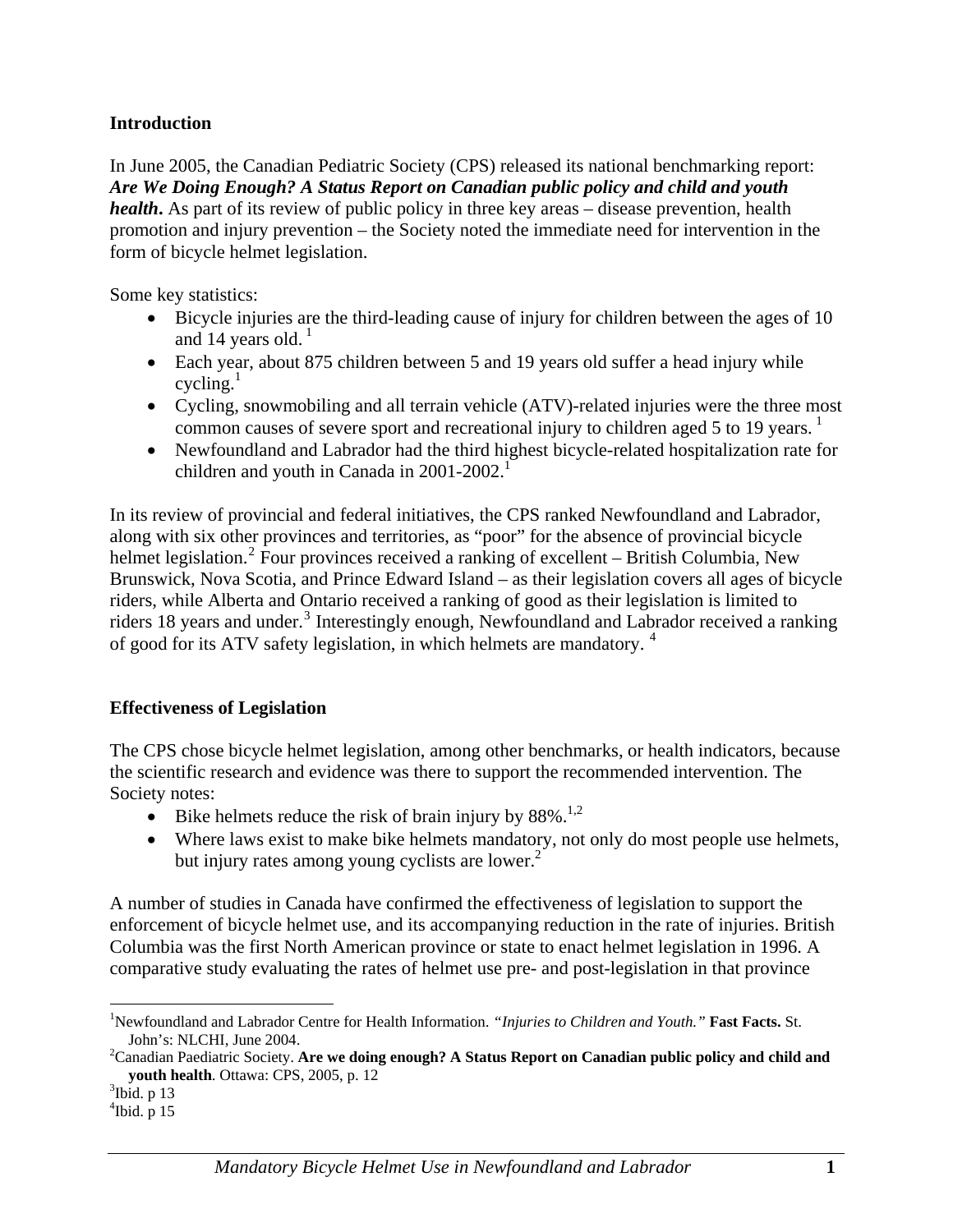found a substantial increase in helmet use, from a wearing rate of 46% in 199[5](#page-2-0) to 70% in 1999.<sup>5</sup> Macpherson et al (2002) in their assessment of mandatory bicycle helmet legislation found there was a 45% reduction in the number of bicycle injuries in the provinces where there was legislation, compared to a 27% reduction in those provinces where there wasn't any legislation.<sup>[6](#page-2-1)</sup>

### **Support for Legislation**

 $\overline{a}$ 

In its 2002 Ipsos-Reid poll on helmets, attitudes and actions, the Canada Safety Council found that seven to eight respondents out of every 10 living in provinces without bicycle helmet legislation thought there was a legal requirement for helmet use. The Canada Safety Council believes this could indicate support for helmet legislation, and in fact, 77% of all the respondents in its survey indicated that legislation was an effective way to increase helmet use, along with public information and awareness campaigns (88%) and safety courses and events  $(81\%)$ .<sup>[7](#page-2-2)</sup>

Several key associations in Canada and abroad have stated their support for helmet legislation. The Canadian Academy of Sports Medicine (CASM) recommends that all provinces and territories enact helmet legislation; the CASM also supports programs promoting helmet use and affordability.<sup>[8](#page-2-3)</sup>

The Canadian Association of Road Safety Professionals (CARSP) (2004)<sup>[9](#page-2-4)</sup> supports the mandatory use of bicycle helmets for all ages, not just children and youth under the age of 18. The CARSP recommends a comprehensive approach, one that includes legislation and public awareness and education. In its view, the increased helmet use and significant reductions in injuries demonstrate the effectiveness of mandatory helmet use.

In 2004, the British Medical Association reversed its earlier position against helmet legislation, and now supports legislation making helmet use compulsory for both children and adults.<sup>[10](#page-2-5)</sup> Much of its rationale for its change in position was based on the new evidence arising from research evaluating provincial helmet laws in Canadian jurisdictions.

<span id="page-2-0"></span><sup>5</sup> Foss, RD, & Beirness DJ. **Effects of the Helmet Use Law in British Columbia**. UNC Highway Safety Research Centre & Traffic Injury Research Foundation: April 2000.

<span id="page-2-1"></span><sup>&</sup>lt;sup>6</sup>See also LeBlanc, JC et al. "Effect of legislation on the use of bicycle helmets." **CMAJ** 2002;166(5):592-5; Macpherson, AK & Macarthur, C. "Bicycle Helmet Legislation: Evidence for Effectiveness." **Pediatric Research** 52:472 (2002); Warda L. & Briggs, G. **Bicycle Injuries in Manitoba: Time for Legislation?** IMPACT, Health Sciences Centre, Manitoba February 2003. Posted at http://www.hsc.mb.ca/impact/bike\_2003.htm; and Tennebein, M, Warda L, Rivard, J, & Briggs, G. **Bicycle Helmet Use Trends in a Jurisdiction without Legislation: 1996-2003.** IMPACT, Health Sciences Centre, Manitoba. Posted September 2005. http://www.hsc.mb.ca/impact/bikehelmettrends.htm 7

<span id="page-2-2"></span>Canada Safety Council. **Helmets: Attitudes and Actions Survey Finds Most Kids Wear Helmets, Most Adults Don't.** Posted http://www.safety-council.org/info/sport/helmets.html 8

<span id="page-2-3"></span>Canadian Academy of Sports Medicine. **CASM/ACMS Position Statement: Mandatory Use of Bicycle Helmets**. Revised February 2000.

<span id="page-2-4"></span>CARSP. **Support for the Mandatory Use of Bicycle Helmets for All Ages.** Posted January 27, 2004.

<span id="page-2-5"></span>http://www.carsp.ca/bicycle\_helmets.htm 10British Medical Association. **Legislation for the compulsory wearing of cycle helmets**. November 2004. http://www.bma.org.uk/ap.nsf/Content/cyclehelmetlegis.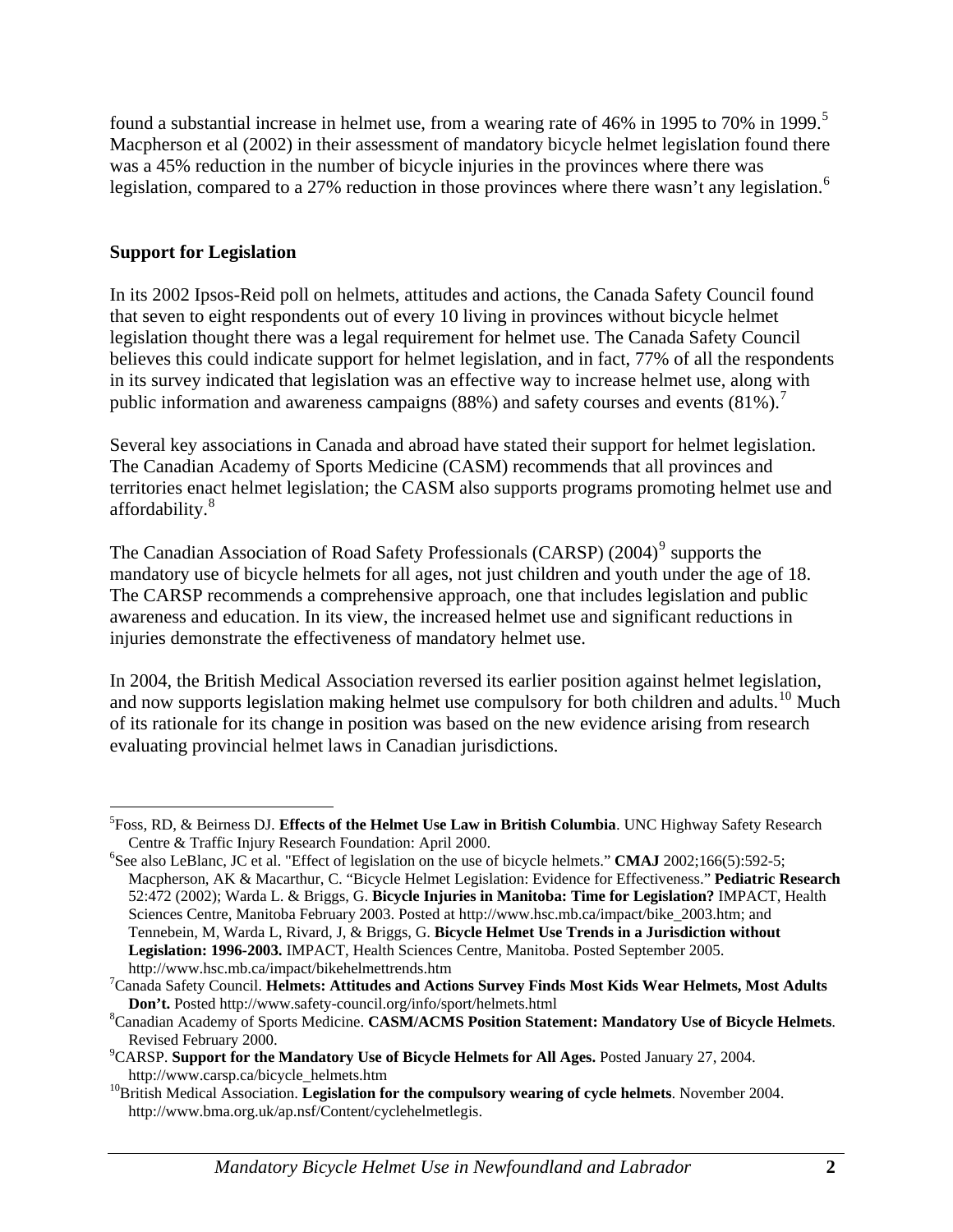#### **Provincial Context**

 $\overline{a}$ 

In Newfoundland and Labrador, the provincial government has provided municipalities with the authority to enact bylaws governing bicycle helmet use; the result is a patchwork of regulation that is inconsistent and limited in its application. [11](#page-3-0) In 1992, the Paradise Town Council was the first municipality to create a helmet bylaw, resulting from a motion stating simply that all bicycle riders must wear helmets. For example, our research<sup>[12](#page-3-1)</sup> has only been able to confirm that another six municipalities – St. John's, Mount Pearl, Holyrood, Grand Falls-Windsor, Corner Brook, and Harbour Breton – have enacted bylaws requiring bicycle helmet use, largely through the efforts of community advocates and health professionals. These regulations may cover only children under the age of 12, may require only helmet use with bicycles, or they may include coverage for all ages and for all wheeled objects including bicycles, skateboards and roller blades.

As previously noted, British Columbia, Alberta, Ontario, Nova Scotia, New Brunswick and Prince Edward Island have all enacted provincial legislation enforcing the use of helmets. These provincial governments accomplished this by amending what we call in Newfoundland and Labrador the Highway Traffic Act, managed here by the Departments of Government Services and Transportation and Works. For example, British Columbia's helmet legislation<sup>[13](#page-3-2)</sup> reads:

#### *Section 218 of the Motor Vehicle Act, R.S.B.C. 1989, is amended by inserting the following section enumerated 218.1 after the existing section 218:*

**218.1** (1) A person shall not operate a cycle on a highway without properly wearing a cycle safety helmet.

(2) A person shall not operate a cycle on a highway with an infant, when the infant is not properly wearing a cycle safety helmet.

(3) For the purposes of subsections (1) and (2), a helmet that has, by regulations that may be made by the superintendent, been designated as an approved cycle safety helmet, shall be deemed to be a cycle safety helmet.

(4) (a) Where a person is convicted of an offence under this Act in respect of the person's riding or operating a cycle, the court may, in addition to or in lieu of any penalty otherwise prescribed, order the cycle seized, and on the expiry of that period the person entitled to it may again have possession of the cycle.

(b) For the purpose of seizing and impounding a cycle pursuant to an order made under paragraph (a), a peace officer may enter by force any place or building in which the cycle is situated.

<span id="page-3-1"></span><span id="page-3-0"></span><sup>&</sup>lt;sup>11</sup>Statutes of Newfoundland 1999: An Act Respecting Municipalities, Assented to May 27, 1999.<br><sup>12</sup>The Federation of Municipalities was not able to provide a complete list of communities with such by-laws, noting there were 282 incorporated municipalities, some of which have two or more communities in their jurisdiction, nor was such a list available from the Department of Health and Community Services. In fact, staff in one municipal office advised the researcher that helmets were required by the RCMP or the RNC when asked if the community had by-laws requiring helmet use.

<span id="page-3-2"></span>**<sup>13</sup> Bill M 207 – 1992 Bicycle Safety Helmet Act.** http://www.leg.bc.ca/1992/1st\_read/mem207-1.htm